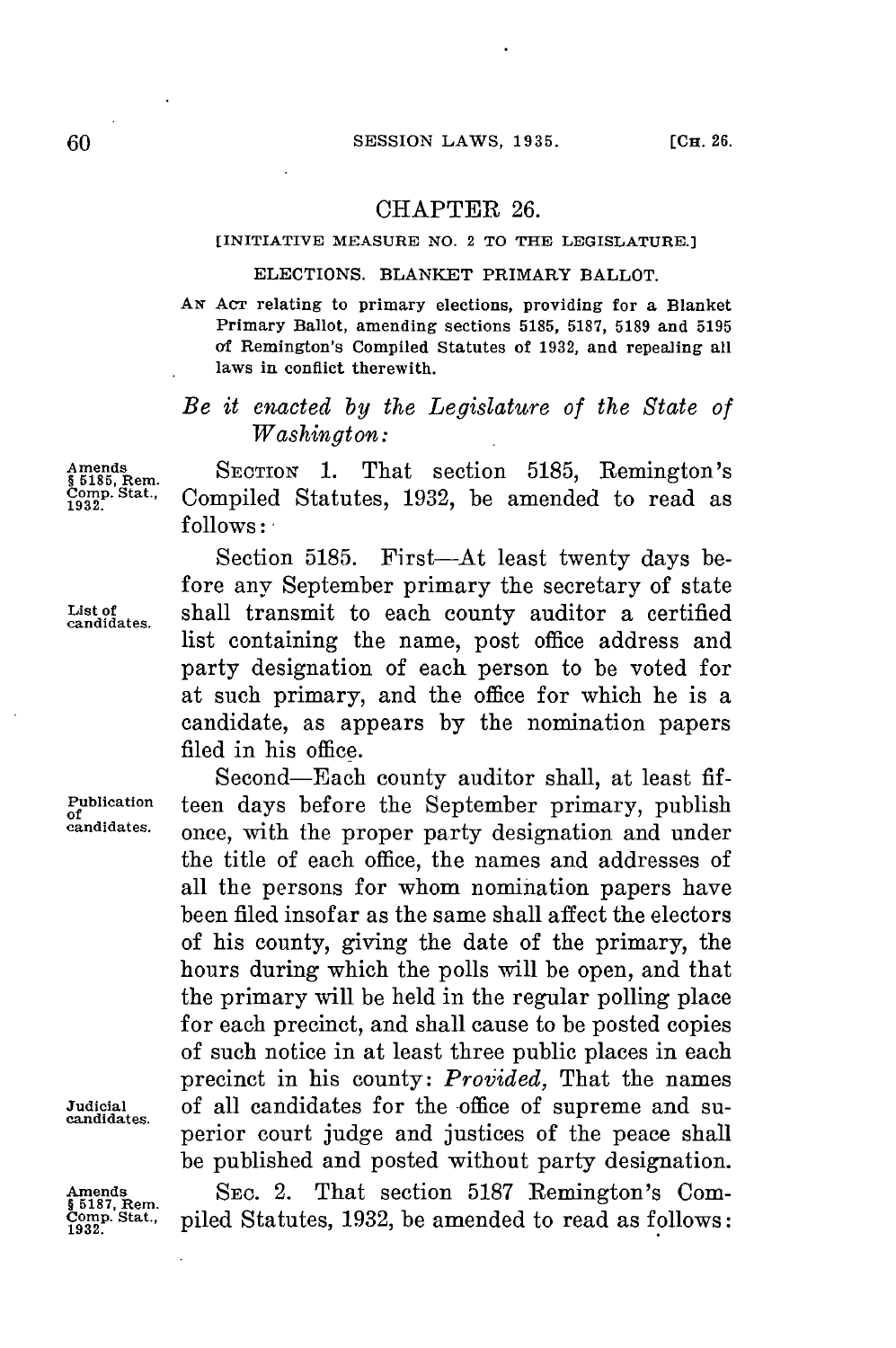Section **5187.** The method of voting at such primary election shall be **by** ballot, and all ballots voted shall be printed as herein provided. On the fifteenth day before the primary election the county auditor shall prepare at once in writing, a sample ballot for public inspection, which he shall post in a conspicu- **sample** ous place in his office. He shall proceed to have printed a blanket primary election ballot to be prepared in the following manner: Every ballot shall be uniform in color and size, shall be white and printed in black ink. Across the head of each ballot shall be printed in plain, black type, first, the words, "Primary Election Ballot," and below that, the county in which the ballot is to be used. Then shall follow the words "To vote for a person mark a cross in the first square at the right of the name of the person for whom you desire to vote." Begin- **Primary** ning at the top of the left-hand column, at the left **ballot**. of the line, in black type, shall appear the name of the position for which the names following are candidates, and to the extreme right of the same line the words, "Vote for," then the words "One," "Two," or a spelled number designating how many persons under that head are to be voted for. Following this shall come the names of all candidates for that position inclosed in a lightfaced rule, each followed **by** the name of the political party, if any, with which the candidate desires to affiliate, with a square to the right, said square being separated **by** a heavy black face rule, the parallel rules containing the names and squares to be one-sixth of an inch apart. Each position with the names running for that office, shall be separated from the following one **by** a black face rule. The positions shall be arranged substantially as follows: *Provided,* Nominees for such positions are to be selected in said **gf** names. county under the provisions of this act hereinafter provided. First, United States senator; next, congressional; next, judges of supreme court; next,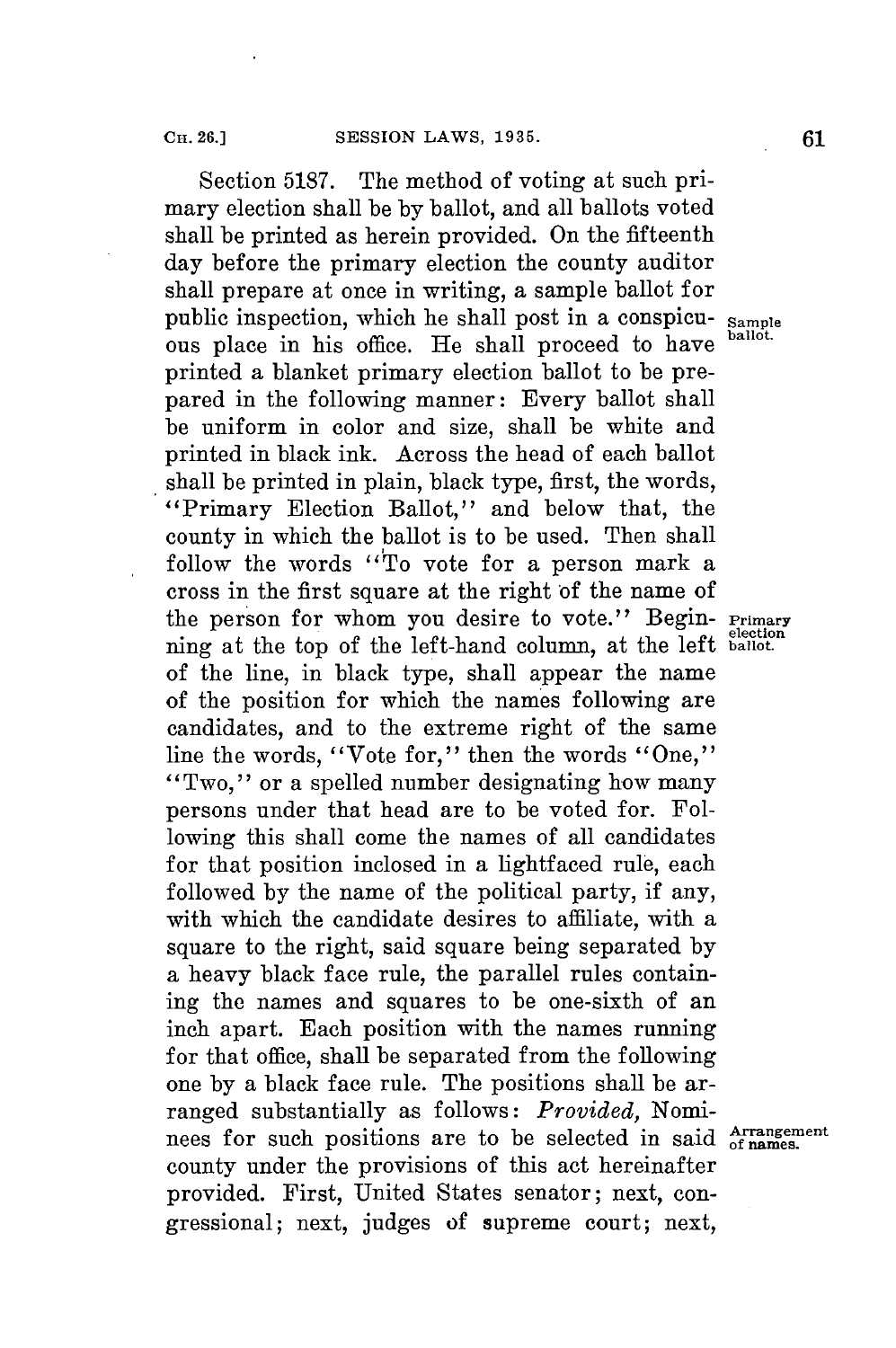judges of superior court; next, other state officers; next, legislative; next, county officers; next, precinct officers; next, justice of the peace; next, precinct committeemen. There shall be a blank space left following the list of names of candidates for each office **for** writing in the name of a candidate, if desired. In all cases following under each heading here given, the rotation used in the make-up of the ballots at the general election shall **be** followed. In city elections it shall be the duty of the city clerk to prepare the ballots and arrange the positions of the candidates on such ballots, commencing with the city the candidates on such ballots, commencing with the **elections.** office of mayor and following with the offices for which candidates are to **be** selected, using his reasonable discretion as to such arrangement. The duties provided for in this act to be performed **by** the county auditor with reference to candidates for county and district offices or either of them shall in like manner be performed **by** the city clerk in each city with reference to the preparation of ballots and primary elections for candidates for city offices. The form of ballot shall be substantially as follows:

# **(FORM OF BALLOT) PRIMARY ELECTION- BALLOT**<br> **PRIMARY ELECTION- BALLOT**<br> **equation ballot form . .................................................................. C** ou n ty

To vote for a person make a cross in the square to the RIGHT of the name of the person for whom you desire to vote.

| UNITED STATES SENATOR                                                                                                              | Vote for One |  |
|------------------------------------------------------------------------------------------------------------------------------------|--------------|--|
| Adams, Frank C.                                                                                                                    |              |  |
| $\operatorname{Haddock}, \; \mathrm{R.} \; \mathrm{A.} \ldots \ldots \ldots \ldots \ldots \ldots \mathrm{Republican} \; \bigsqcup$ |              |  |
| Johnson, Oscar FRepublican                                                                                                         |              |  |

**<sup>(</sup>And so on with the other officers in order as provided in this act.)**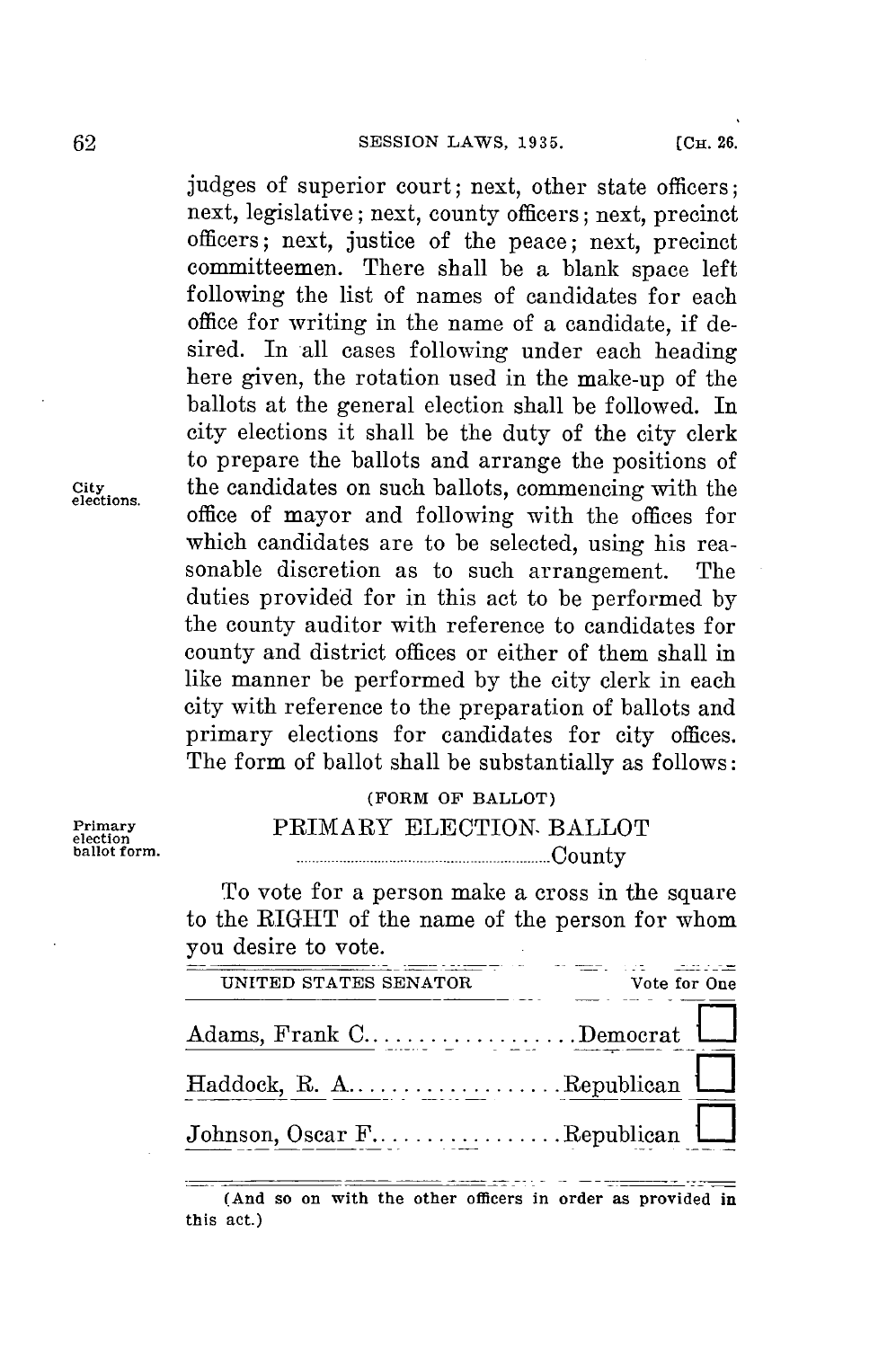*Provided, however,* That where voting machines are legally used in any county, city or other munic- voting ipality, the ballot arrangement of candidates to be voted on at the primary shall be substantially in form with that heretofore set forth in this section, but may be varied so as to carry out the purposes required **by** use of voting machines.

SEC. 3. That section 5189 of Remington's Com- **Amends**<br>ed Statutes, 1932, be amended to read as follows: Comp. Stat., piled Statutes, 1932, be amended to read as follows:  $\frac{$518}{1932}$ 

Section **5189.** Every qualified person, properly registered as a voter in his election precinct, shall be entitled to participate in the primary election. When he desires to vote at said primary, each elector shall have the right to receive the ballot, whereupon he shall retire to one of the booths and without undue delay mark the ballot received **by** him and fold it so that its face shall be concealed. He **Participation** shall thereafter deliver said ballot received by him to the election officers. In the event said voter shall soil or deface the ballot he desires to vote he shall at once return the ballot received **by** him and get a new ballot and the election officers shall destroy or render unfit for use the ballot so returned. The elector shall designate his choice on his ballot **by** making a cross in each of the small squares nearest the names of the candidates for whom he desires to vote and shall not vote for more candidates for an office than are to be elected thereto at the election to follow the primary election as indicated on the ballot at the right of each office for which candidates are to be selected.

SEC. 4. That section 5195 of Remington's Com- Amends 6195, Rem.<br>
In Statutes, 1932, be amended to read as follows:  $\frac{\text{Comps}}{1932}$ . piled Statutes, 1932, be amended to read as follows:

Section **5195.** As soon as the polls are finally closed, the inspector and judges of election shall immediately open the ballot boxes at each polling place and proceed to take therefrom the ballots. Said